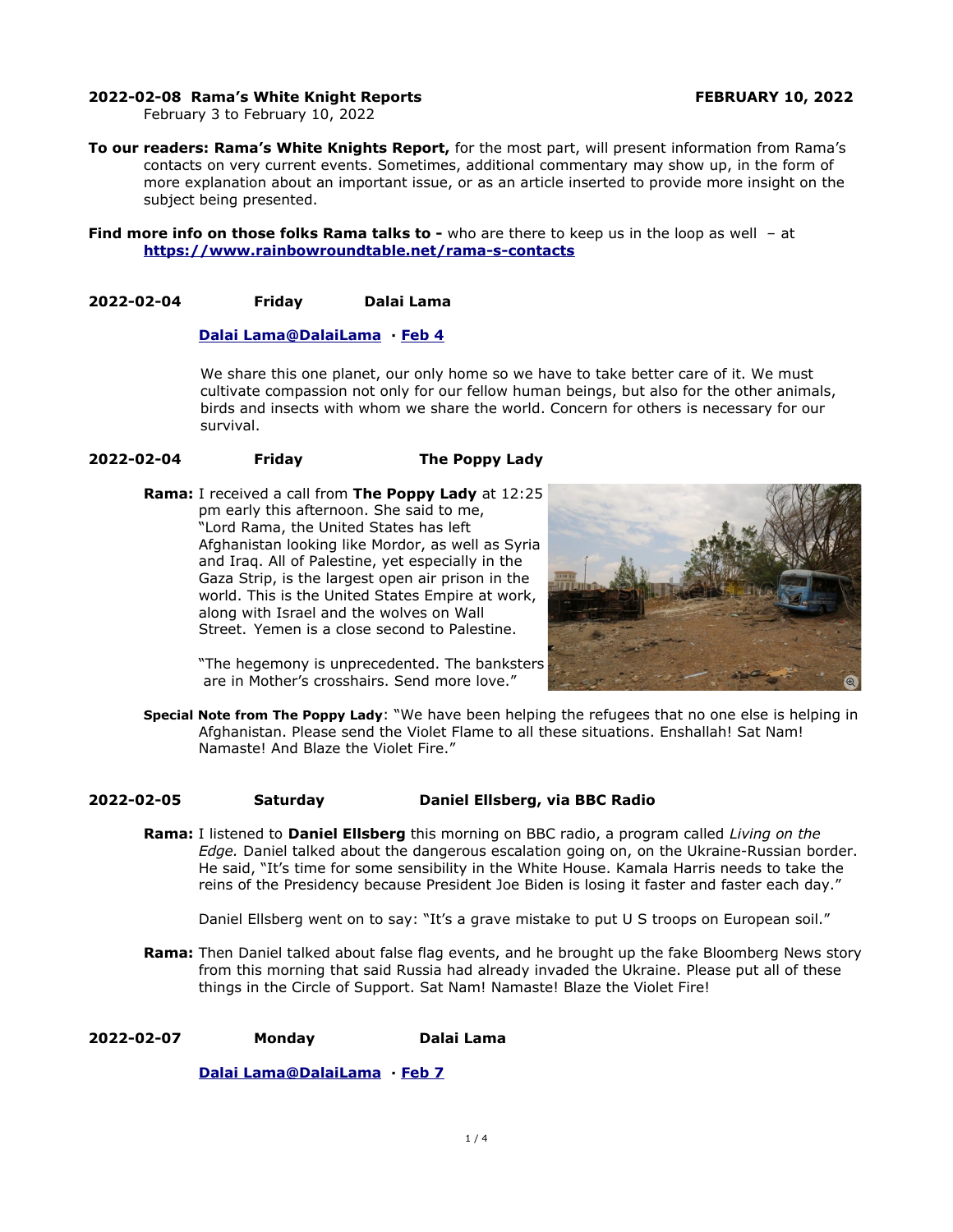The basis of moral principles is to have a real concern for the well-being of others and an appreciation of the oneness of humanity. Whether science or religion is constructive or destructive depends on our motivation and whether we are guided by moral principles.

### **2022-02-07 Monday Rana Mu**

I received a text message from **Rana Mu** at 11:35 am this morning. She said to me, "Lord Rama, we are in the final hours, nano seconds, from the end of the matrix. There was a big solar flare today. Leave all the Main Stream News alone! There are magnificent changes going on in our solar system. There are huge meetings going on, on the moon Titan. Titan is one of the 65 moons that orbit Saturn.

"These meetings involve the Intergalactic Federation of Worlds and the Immortals, the Eternals and the Celestials. These beings are the Cosmic Mechanics, the Time Lords, that keep our solar system and our Milky Way Galaxy running in perfect order.

"Meanwhile, Mr Putin and Mr Macron are discussing ways of relieving the tension on the border with Russia. The so-called Russian separatists are operatives, agents provocateurs of the US Deep State.

"Put all of this in the Circle of Support. We are at the end of this story. Sat Nam! Namaste! Blaze the Violet Fire."



**Jedi Council, courtesy of Lord Rama**

#### **2022-02-08 Tuesday Natasha**

**Rama**: I received a call from **Natasha** at 11:36 am this morning. She said to me, "Lord Rama, St Germain is whispering in the ear of President Macron, President of France, about deescalating a rush to war. Apparently, St Germain has whispered to Macron: 'This is about the big story: NO NUKES!. We choose dialogue rather than violence.'

"Meanwhile, across the solar system, the Immortals and the Eternals are on their way. They are in a huge spherical star ship that they will park in a stationary orbit around the sun. This could very well be happening right now, as we approach the  $10<sup>th</sup>$  of February, the day a HUGE solar flare is expected to hit Mother Gaia's magnetosphere. They have buffering technologies that they can use to shield Mother Gaia from the high impacts.

"Various Seraphim, Cherubim, and Archangels are here to uplift the heart energies around Mother Gaia, simultaneously with our sun Sol's activities.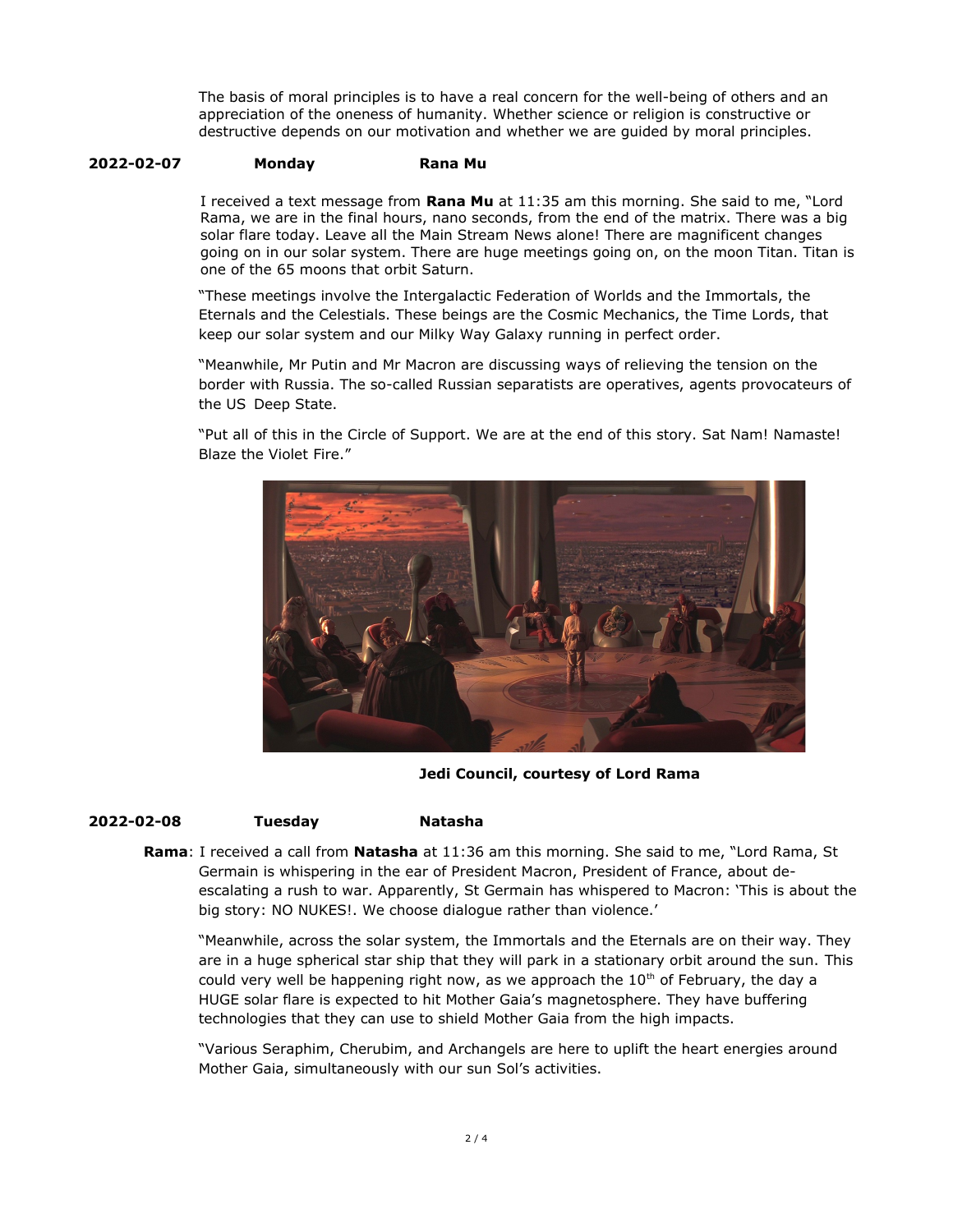"Stay in the high vibrations. All we are saying is 'Give peace a chance.' Sat Nam! Namaste! Blaze the Violet Fire!"



**Courtesy of Lord Rama**

## **2022-02-10 Thursday**

**Rama:** I received a text message from Lady Nada at 12:50 pm this afternoon. She said to me, "Lord Rama, the Unites States is playing a very dangerous game with the Russian Bear. And Russia has no intention and never had any intention of invading Ukraine. All of this is a mind-control program of the Deep State. There is a term for this CIA Psy Op which was created in the 60s; it was named COINTEL-PRO.

"Meanwhile there was a very big solar flare emitted from our sun, Sol, today, yet it is quickly disappated before it reached the earth. Could it be that the shield that the Immortals created around Mother Gaia from their starship, placed in stationary orbit around the sun . . . could it be that this shield blocked this radiation from this vary large flare from reaching the earth? ? ?

"Place all of this in the Circle of Support! We are in a moment where anything and everything is possible Sat Nam! Namaste! Blaze the Violet Fire!"

# **AN ADDITIONAL NOTE** re the first presentation of the Grand Jury Proceedings by the Peoples' Court of Public Opinion

On Tuesday, February 8th, on the Ashtar Legacy Call, Tara read the opening remarks of **the Grand Jury Proceeding by the Peoples´ Court of Public Opinion, until now** referred to as **the Corona Investigative Committee.**

February 5, 2022 was the first of 8 presentations of the Committee to a world-wide audience. The significance of these hearings is such that the presentations will be played on the Saturday History Calls until the hearings are complete.

If these hearings are not transcribed officially, it will take nothing short of a miracle for a transcription to be completed by the current players in this little corner of the Universe! Therefore, please use the links provided to re-listen to Tuesday's comments, and the rest of the presentation as well!!!

THE MAIN WEBSITE – <http://www.grand-jury.net/> - is well worth a visit – has all kinds of information and links.